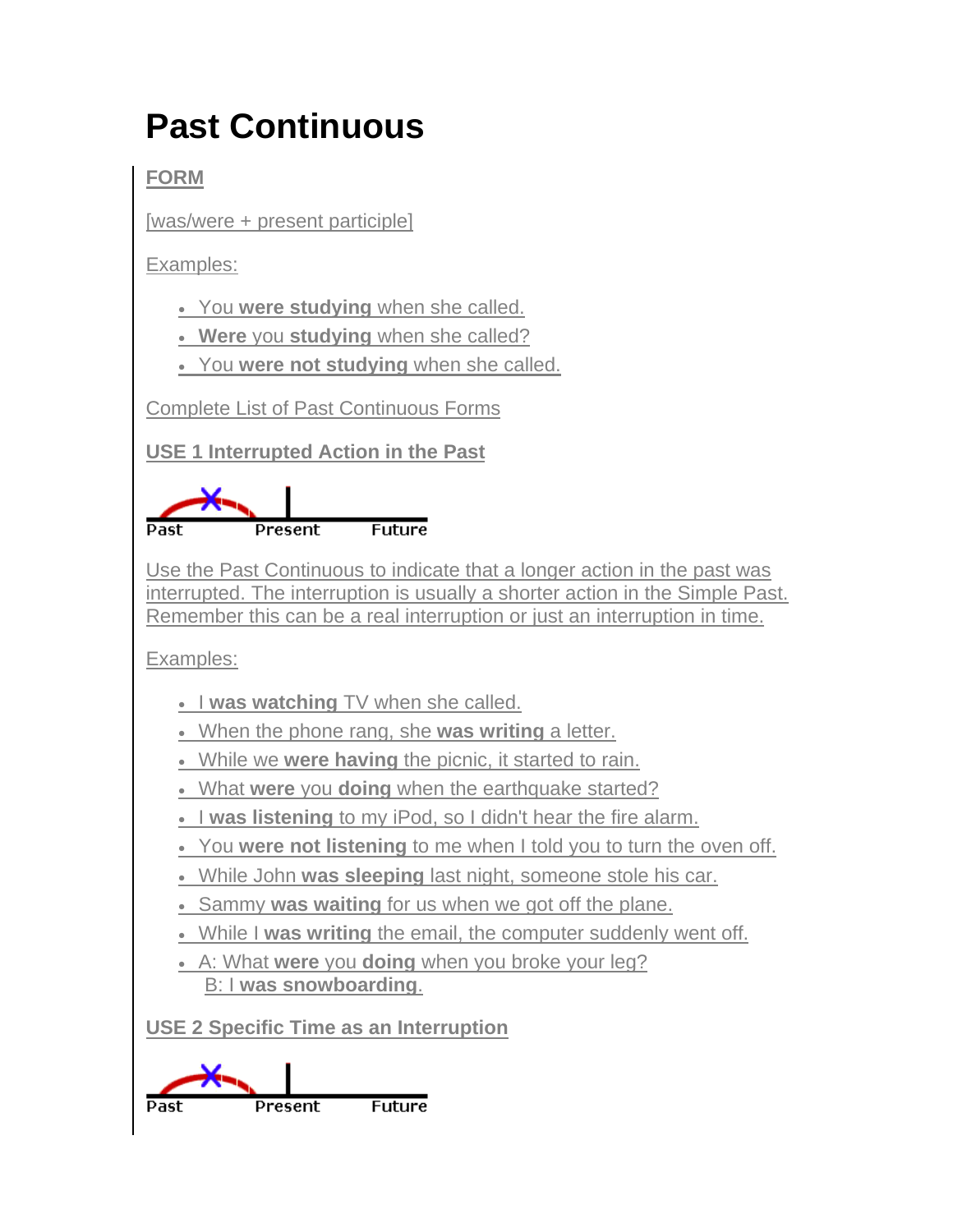In USE 1, described above, the Past Continuous is interrupted by a shorter action in the Simple Past. However, you can also use a specific time as an interruption.

Examples:

- Last night at 6 PM, I **was eating** dinner.
- At midnight, we **were** still **driving** through the desert.
- Yesterday at this time, I **was sitting** at my desk at work.

### **IMPORTANT**

In the Simple Past, a specific time is used to show when an action began or finished. In the Past Continuous, a specific time only interrupts the action.

Examples:

- Last night at 6 PM, I **ate** dinner. *I STARTED EATING AT 6 PM.*
- Last night at 6 PM, I **was eating** dinner. *I STARTED EARLIER; AND AT 6 PM, I WAS IN THE PROCESS OF EATING DINNER.*

**USE 3 Parallel Actions**



When you use the Past Continuous with two actions in the same sentence, it expresses the idea that both actions were happening at the same time. The actions are parallel.

Examples:

- **I was studying** while he was making dinner.
- While Ellen **was reading**, Tim **was watching** television.
- **Were** you **listening** while he **was talking**?
- I **wasn't paying** attention while I **was writing** the letter, so I made several mistakes.
- What **were** you **doing** while you **were waiting**?
- Thomas **wasn't working**, and I **wasn't working** either.
- They **were eating** dinner, **discussing** their plans, and **having** a good time.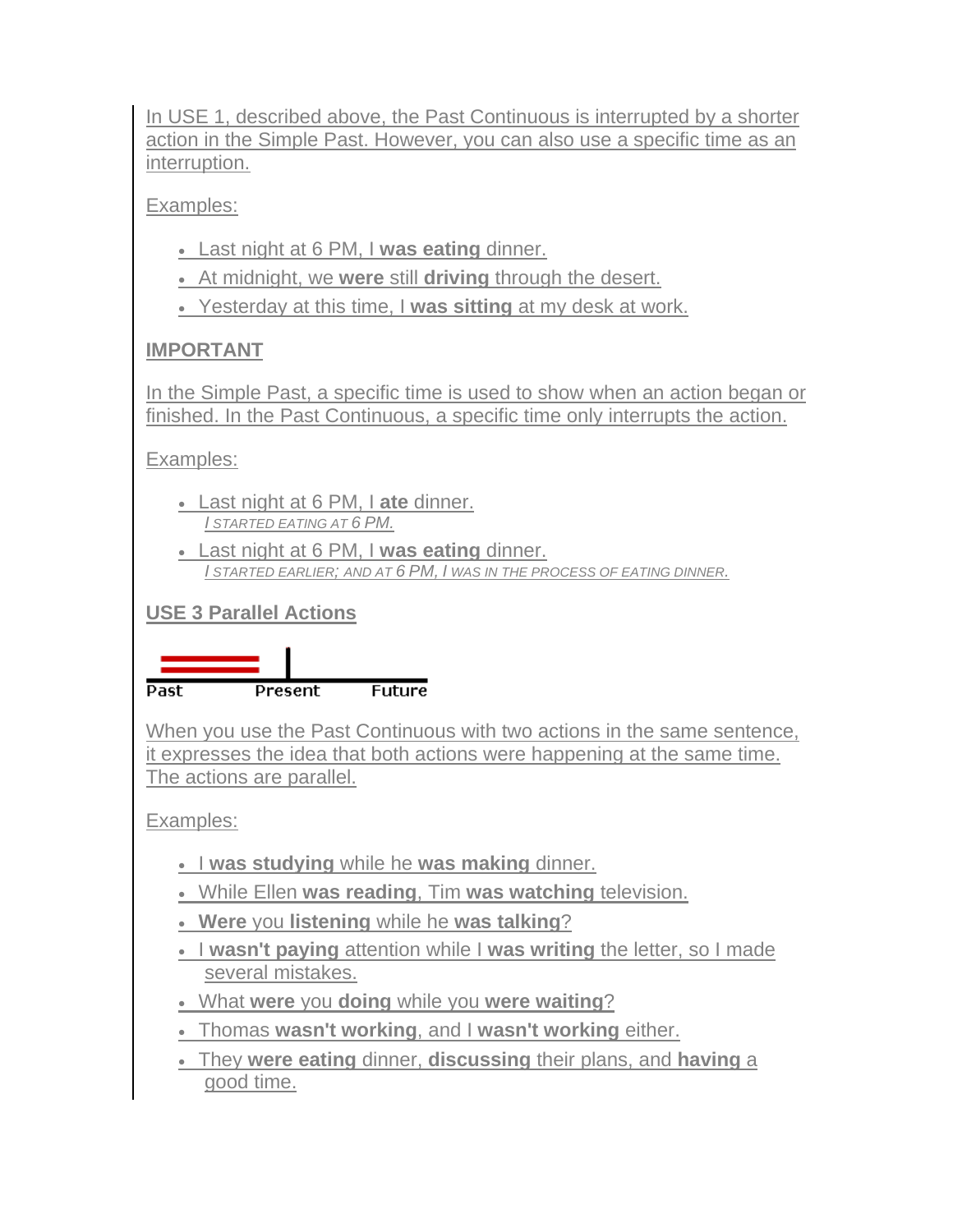# **USE 4 Atmosphere**

In English, we often use a series of parallel actions to describe the atmosphere at a particular time in the past.

Example:

 When I walked into the office, several people **were** busily **typing**, some **were talking** on the phones, the boss **was yelling** directions, and customers **were waiting** to be helped. One customer **was yelling** at a secretary and **waving** his hands. Others **were complaining** to each other about the bad service.

**USE 5 Repetition and Irritation with "Always"**

# xxxxx **Future**

The Past Continuous with words such as "always" or "constantly" expresses the idea that something irritating or shocking often happened in the past. The concept is very similar to the expression "used to" but with negative emotion. Remember to put the words "always" or "constantly" between "be" and "verb+ing."

Examples:

- She **was always coming** to class late.
- He **was constantly talking**. He annoyed everyone.
- I didn't like them because they **were always complaining**.

**While vs. When**

Clauses are groups of words which have meaning, but are often not complete sentences. Some clauses begin with the word "when" such as "when she called" or "when it bit me." Other clauses begin with "while" such as "while she was sleeping" and "while he was surfing." When you talk about things in the past, "when" is most often followed by the verb tense Simple Past, whereas "while" is usually followed by Past Continuous. "While" expresses the idea of "during that time." Study the examples below. They have similar meanings, but they emphasize different parts of the sentence.

Examples:

**I** was studying when she called.